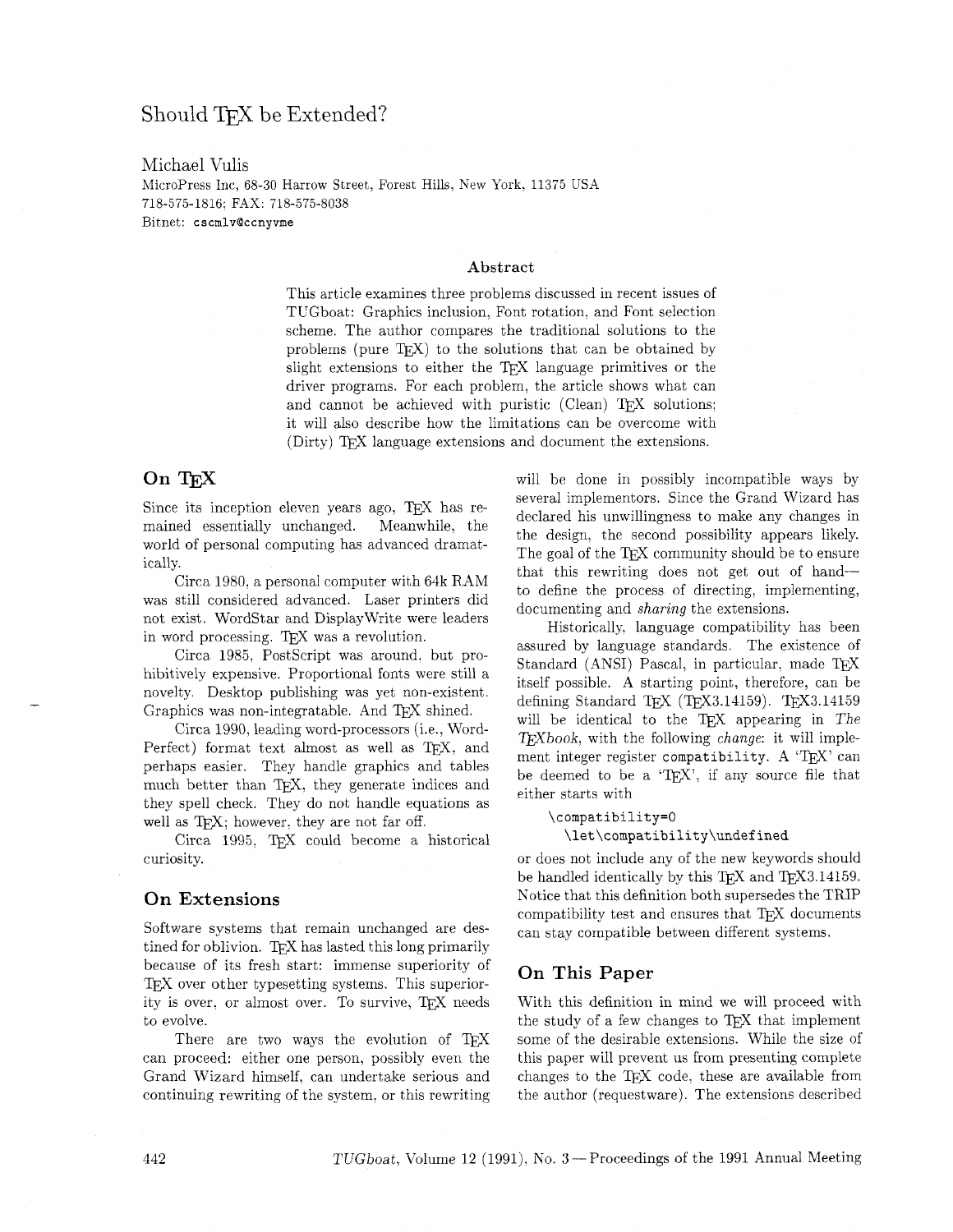in this paper were implemented and tested under VTEX system (see TUGboat, August 1990). The four extensions discussed here include:

- Font rotation
- Incorporation of graphics
- Automatic indices

Font selection and/or substitution

# Case Study I: Font Rotation in

Of the three problems discussed in this article, font rotation probably received the least attention. The reason for it may be that before June 1990, no one has realized it was possible and afterwards no one thought it was practical. In June 1990. Alan Hoenig opened the chapter on Font Rotation with his beautiful examples (see TUGboat, 1990 Conference Proceedings) and closed the chapter with a scary explanation of how they were made.

Hoenig's approach consists of generating a series of TFX fonts via METAFONT, one font per required angle of rotation. For instance, to typeset a 24-character line of text around a circle, one would need to generate 24 variants of the original font. Similarly, a 100-character example requires 100 pre-generated fonts. 101-character example requires 101 different fonts  $(gcd(100,101) = 1)$ , while a 300-character can use the fonts generated for the 100-character example, but cannot be printed in most TFX versions (font\_max $\leq$ 255). Hoenig's use of METAFONT was forced by two distinct reasons: drivers' inability to rotate fonts and, more to the point, TFX's inability to position characters when typesetting not on a horizontal line. To correctly update the reference point, TFX needs to know the sine and cosine of the typesetting angle; Hoenig made METAFONT compute them and pass them to TFX as extra **\fontdimen** parameters.

Hoenig's examples remain in the realm of curios, since it would not be practical to generate many fonts each time rotation is required. Even when drivers support font rotation (VTFX drivers do and PostScript drivers can), the problem remains as to how to compute sine's and cosine's. While it can be proven that macros for computing trigonometric functions can be written in TEX, a somewhat easier (and much faster) way is to simply transplant the relevant code (the **n-sin-cos** procedure) from METAFONT into TFX. In VTFX this is done by implementing a new **\sincos** primitive command and the **\sine** and **\cosine dimen** registers. Entering  $\sin\cosh\theta$  fills  $\sin\theta$  with  $\sin(1^{\circ})$  and **\cosine** with  $cos(1^{\circ})$  (notice that one degree is one point). These values can be now used in typesetting computations. In addition, **\special{R###** ,###I is used to tell the drivers about the desired rotation of the font. To avoid re-computing sines/cosines in drivers. we pass their values instead of the angle. Finally. we will need to somewhat modify Hoenig's macros:

```
{\catcode'p=12 \catcode't=12 
  \gdef \\#lptC#l3)% 
\let\getf =\\ 
\newdimen\x \newdimen\cos 
\newdimen\y \newdimen\sin 
\def\initialize{% 
  \global\x=Opt\global\y=Opt) 
\def\dolist{\afterassignment 
  \dodolist\let\next= 
\def\dodolist{\ifx\next\endlist 
  \let\next\relax 
  \else \\\let\next\dolist\fi 
  \next) 
\def\endlist{\endlist) 
\def\\{\expandafter\if\space\next 
  \addspace\else\point\next\fi) 
\newbox\spacebox 
\setbox\spacebox=\hbox{\ 
\def\addspace{\setboxO=% 
  \copy\spacebox\newcoords) 
\def\point#l{% 
  \setboxO=\hbox{#l)% for \newcoords 
  \setbox2=\hbox{#l)% for typesetting 
   \wd2=0pt \ht2=0pt \dp2=0pt 
   \rlap(\kern\x \raise\y \box2)% 
   \newcoords) 
\def\newcoords{% 
   \global\advance\x by \cos 
   \global\advance\y by -\sin) 
\def\angletype#i{\initialize 
   \leavevmode\setboxl= 
      \hbox{\dolist#1\endlist}\box1}
Now. we define 
\def\tryrotation#l{% 
 \setrotation #lpt% 
 \def\sinC% 
    \expandafter\getf\the\sine\wdO)% 
 \def\cos{% 
    \expandafter\getf\the\cosine\wdO)% 
  \special{R\the\cosine,\the\sine)% 
  \angletype{% 
    This text is rotated #1 degrees)% 
  \special{RO,O)) % Turn off rotation. 
and type
```
TUGboat, Volume 12 (1991), No. 3 - Proceedings of the 1991 Annual Meeting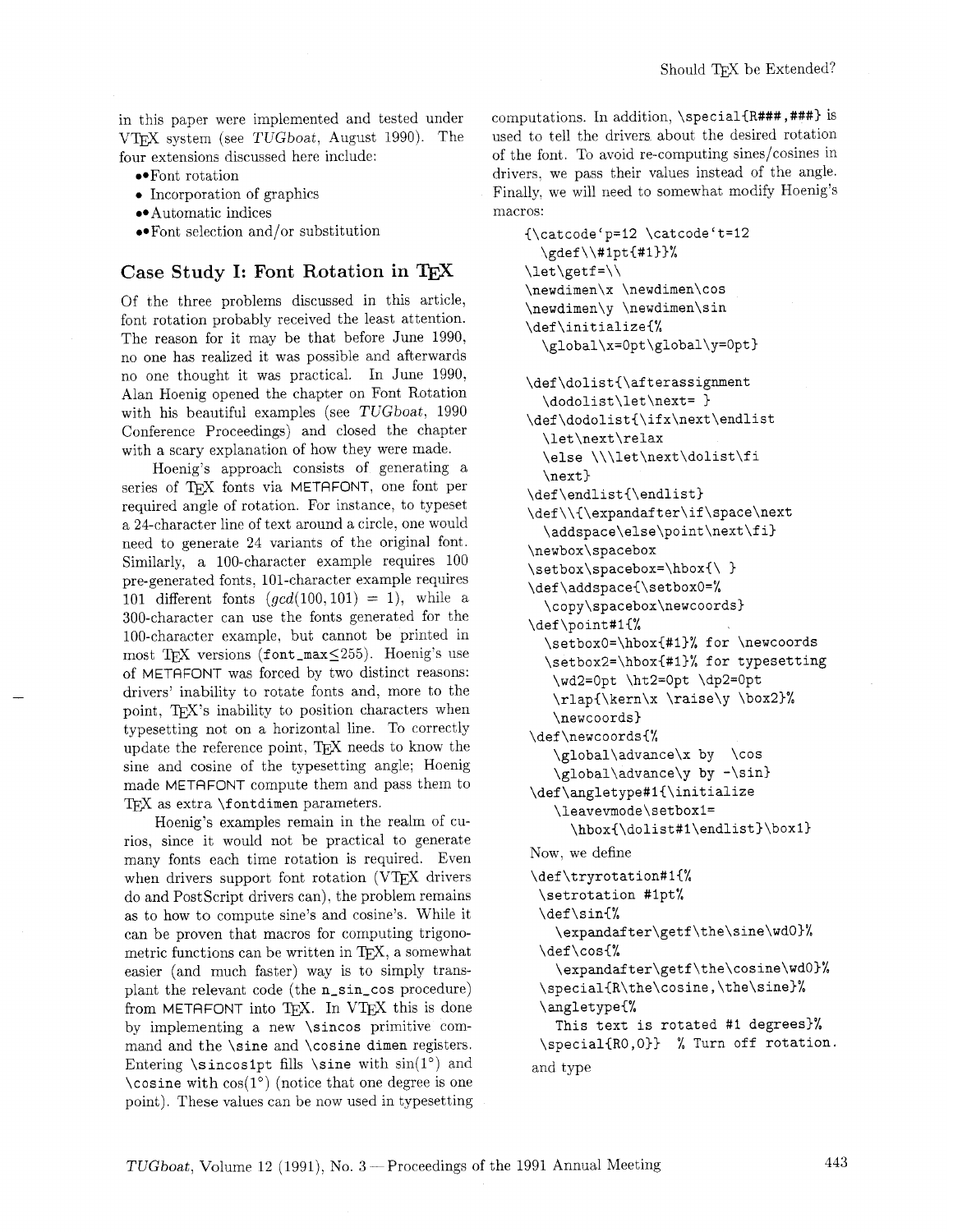```
\vskip-lcm ?hskip8cm 
\font\anglefont=mvssbxl0 \anglefont 
\tryrotation{60)% Remove spaces to 
\tryrotation{150)% keep the reference 
\tryrotation{240)% point the same for 
\tryrotation{330)% all four lines
```




Other examples shown in Hoenig's article can be handled similarly.

Internals. The changes needed in the TEX program are as follows: define new dimension parameters **\sine** and **\cosine** (new codes are **sine-code** and **cosine-code)** and new **extension** primitive **\sincos** (using **compute-sincos** code) and accordingly modify **init-prim** and **print-cmd-chr.** Procedure **do-ext ens ion** receives new case:

```
compute-sincos: 
  begin 
  scan-normal-dimen; {angle*1000) 
  n-sin-cos (cur-val*16) ; 
  n-sin:=n-sin div 4096; 
  n-cos:=n-cos div 4096; 
  eq-word-def ine 
    (dimen-base+ sine-code,-n-sin); 
  eq-word-define 
    (dimen-base+cosine-code, n-cos); 
  end ;
```
where **n-sin** and **n-cos** are temporary integers (in the METAFONT source, these were macros). Finally, transplant **n-sin-cos** as well as the procedures it needs **(pyth-add, make-fraction,** and take\_fraction) from the METAFONT into the TFX source. This modification adds about 2K to the T<sub>F</sub>X program.

# Case Study **11:** Bitmap Graphics Inclusion

The problem. A casual study shows that about 10% of articles published in TUGboat deal with graphics inclusion problems. This should not be unexpected since TEX's design completely ignores the existence of graphics. Graphics inclusion is normally done in one of two ways: either  $T_F X$ allocates space for a graphics box, sets the reference point and passes the name of the graphics file via a **\special,** or graphics are converted into . **tfm/** . **pk**  pairs and TFX treats them as characters. The advantage here is that off-the-shelf drivers can be made to print graphics; the disadvantage is the extra conversion pass and, frequently, the need to maintain two copies of the graphics file: in the initial and in the **pk** format. Further problems arise because of the TEX's limit on the number of fonts. Finally, the . **tfm/ .pk** approach is not applicable to vector graphics formats. The **\special** approach requires a way to measure the dimensions of the graphics images; it also assumes that the drivers can read (and scale) graphics in several graphics formats (PCX and TIF to start with).

A possible interface for TFX follows:

```
\newdimen\graphX \newdimen\graphY 
\newbox\gbox % graphics box. 
\def\scalegraph#l#2{% 
\graphX=lin \divide\graphX by #I 
  \multiply\graphX by \graphx 
\graphY=lin \divide\graphY by #2 
  \multiply\graphY by \graphy))
```

```
\def\makepicbox#1#2#3{%
\sizegraph #3
\scalegraph{#1}{#2}
\setbox\gbox
  \hbox{\tt \shbox{Special}(G, #1, #2, #3}}\ht\gbox=\graphY
\wd\gbox=\graphX}
```
**%Example** :

% **\makepicbox~300){300){test.pic)** 

where **\graphx** and **\graphy** hold the pixel di mensions, set by **\sizegraph; \special{G.**  . **.I**  communicates the name of the graphics file to the drivers. The parameters to **\makepicbox** are the "natural" x- and y-resolutions of the picture; if they match the resolutions of the device driver, no scaling is needed.

From the T<sub>F</sub>X's point of view, the only interesting question is the implementation of **\sizegraph.**  There are several ways:

(1) Hardwire the dimensions inside the TEX source; i.e.,

**\def \scalegraph#l{\graphx640\graphy350)**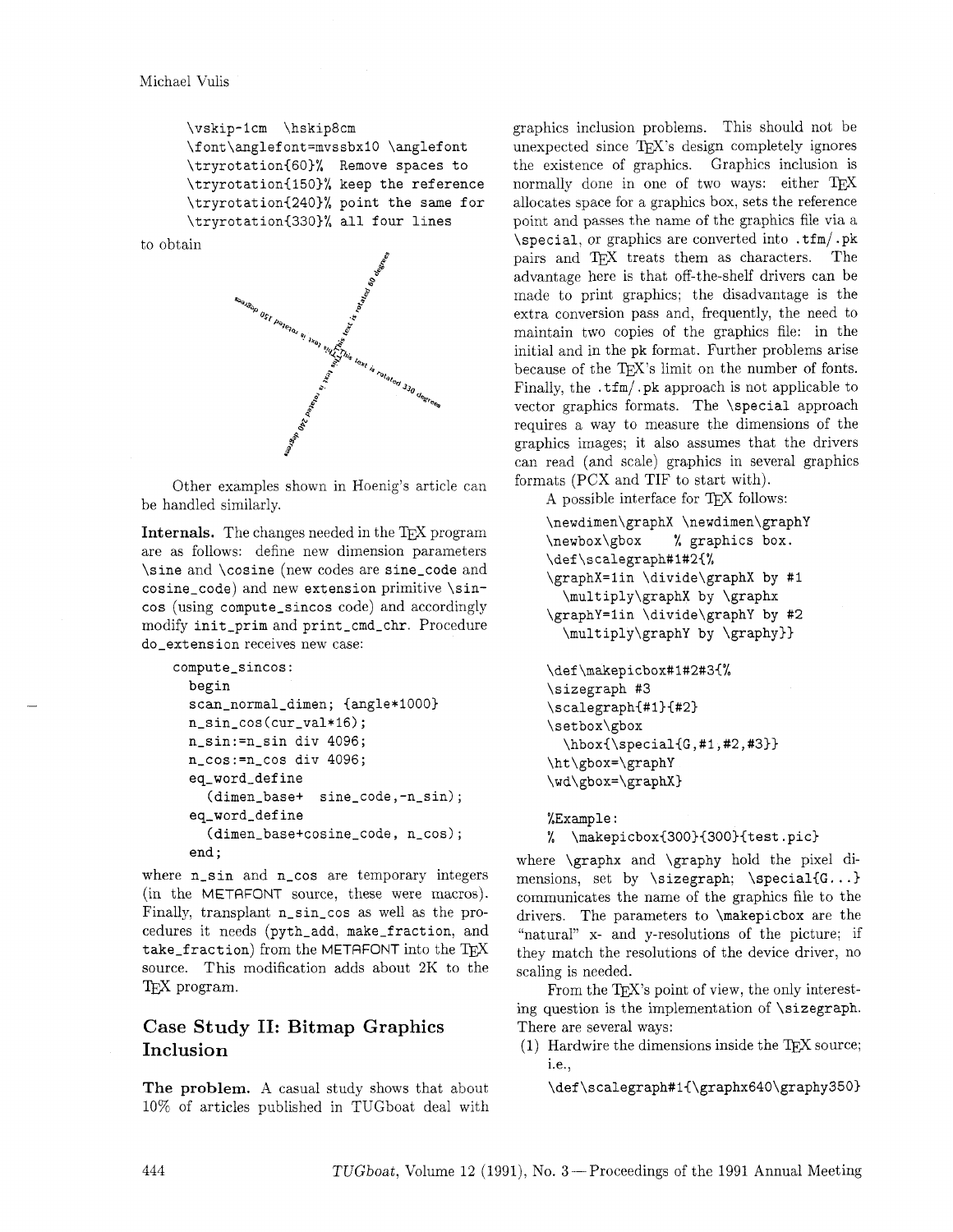- $(2)$  Read the dimensions from an \input file. If the graphics are stored in graph.pic, we assume that there is a header file graph. tex containing \graphx640\graphy350. \scalegraph, therefore. will change the file extension to . tex and \input the file. The problem with this solution is the need for the user to create and maintain the header files. As a minimum, one would require an auxiliary utility for determining the dimensions of graphics (call it SIZEGRAPH) and a MAKE program for ensuring that all header files are up-to-date.
- $(3)$  Implement  $\simeq$  sizegraph as an extension primitive; make \graphx and \graphy dimen registers. This is the original approach used by VT<sub>F</sub>X. On the positive side, it eliminates the need for header files; on the negative, it burdens the TFX program with the need to know different graphics formats. Another hidden advantage over  $(2)$  is that T<sub>F</sub>X accumulates names of the \input files in its string pool; thus in (2) the string pool is likely to overflow on documents that include hundreds of pictures.
- $(4)$  A combination of  $(2)$  and  $(3)$ . Keep a standalone SIZEGRAPH program and make TEX invoke it whenever it needs to get the dimensions of a graphics image. This appears to be the overall best solution, since SIZEGRAPH can now be independently maintained and the extension to TEX is both very small and very general.

### The **\exec** Extension

VTFX extends TFX by adding the  $\text{exec primitive.}$ \exec is implemented as a message command with code 2 (code 1 is  $m$ essage and code 2 is \errmessage). \exec takes two arguments: the external program name and the argument string. Whenever VTEX encounters  $\text{exec}$ , it stops TEXing and invokes the external program; it resumes the execution once it retains the control. The return code of the external program is reported in the \errno integer register. \exec allows the following implementation of \sizegraph:

```
\def\sizegraph#l{%
```
\execisizegraph. exe){#l > temp. tex)% \if\errnoO\input temp.tex\else ??? \fi )

While \exec provides possibly the best way for passing the graphics dimensions to TEX, it can also be used, for instance, to implement \sincos outside of T<sub>F</sub>X. Font substitution extensions described below can also be done by **\exec'uting lookups** into auxiliary tables. In fact, the \exec command is the ultimate extension: most other extensions discussed in this paper can be implemented through \exec: at the same time \exec does not seriously infringe on TEX syntax. As will be seen below, \exec can even be implemented without any modifications to TFX whatsoever.

The discussion will not be complete without mentioning the \command variant of \exec. Under MS-DOS, \command passes the command string to the command processor, rather than executing the program directly. Thus, \command can be used to execute internal commands.

```
\def\command#1{\exec
  {command.com){/C #I))
```
# Case Study 111: Automatic Index Generation

Another logical application of \exec would be an automated index for TFX. The index macros defined in the Appendix E of The T $FXbook$  and actually used in formatting the Computers & Typesetting series provide excellent tools for generating indices. Unfortunately, these tools cannot be fully used from inside TEX since TEX lacks sorting abilities. Adding sort to TFX is an extension that the author would hardly advocate; VTEX's index is constructed by running an auxiliary IDXSRT program via \exec and than merging the results into the document (IDXSRT is capable of sorting and formatting indices in many different ways; in particular, it can remove multiple references to the same item that appears on one page.). The index is constructed by first using the \icopy and \iput macros, where \iput writes the argument into the index file. together with page and/or section number; \icopy is simply

```
\def \icopy#l{#l\iput{#l)]
```
When it is time to insert the index. we use \merge index:

```
\def\mergeindex{% 
\immediate\closeout\@indexfile% 
\command{idxsrt \indexparams\ 
   \Qindexname eraseme.tex)% 
\input eraseme.tex 
\command{erase eraseme.tex))
```
where \indexparams define the switches to be passed to IDXSRT.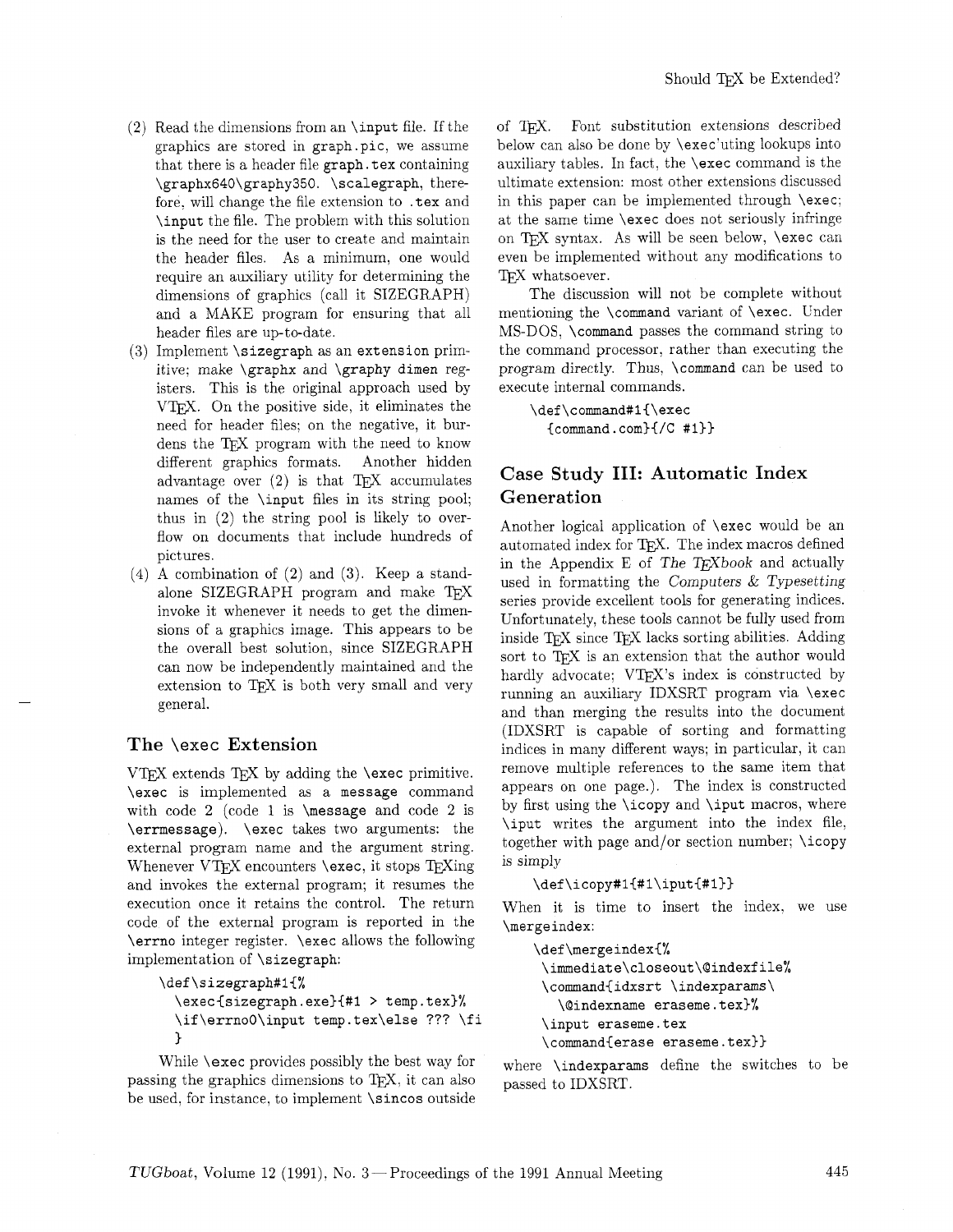## Case Study IV: Font Substitution

In preparing a document, one often needs to change the size (or the attributes) of the font, regardless of the font used: it may be desirable to typeset footnotes at eight points and titles at fourteen, regardless of what font changes may appear in the document. For instance, in preparation of this article, the author was hoping to enter

### |\head \*The {\tt\char92exec} Extension\*|

However, the \head macro scaled the roman font to 12 points and left teletype at 10 points (see previous page). The problem is unresolved in PLAIN TFX; IATEX 2.09 solves it by providing 800-line long table of font substitutions (LFONTS.TEX) plus repeated definitions of \large, \huge, etc., all over the style files. IATEX's solution is only partial: it does not support point sizes not explicitely listed in LFONTS. TEX; neither do IATEX's tables support non-cm fonts.

Most TEX users would find it greatly desirable to have compact and portable definitions of \large, \small, etc., that will support all TEX fonts. Since the need to support all possible fonts precludes usage of IATFX-style tables, the effect will be achieved by extending T<sub>F</sub>X. We add new integer register \fontscale. All the setfont commands are processed relatively to **\fontscale**. For example, if \fontscale is set to 1200, \tt will invoke teletype at 12. not at 10 points. We can now define

```
\def\huge{\fontscale=2400\setfonts}
\def\large{\fontscale=1200\setfonts}
\def\small{\fontscale=800\setfonts}
\def\tiny{\fontscale=514\setfonts}
\def\outl{\outline=1\setfonts}
\def\fillp#1{\fillpattern=#1\setfonts}
\def\setfonts{\the\font\setmathfonts}
\def\setmathfonts{%
\textfont0\textfont0
 \textfont1\textfont1
 \ddotsc\mathbf{1}\mathbf{1}\mathbf{A}
```
\scriptscriptfont15\scriptscriptfont15}

and so on. Notice that after setting \f ontscale we need to reissue the last font command (\the\font) to ensure that the current font changes.

Remark: The drawback of this definition of \setf ont s above is the loading of math fonts caused by each font change switch regardless of whether math fonts will be needed. An alternative is to declare

```
\newif\ifnewmath
\def\setfonts{\the\font\newmathtrue}
\everymath{\ifnewmath\setmathfonts
```
### \newmathfalse\fi}

which will eliminate unnecessary font loads but may or may not conflict with other usage of \everymath.

Internals. \f ontscale (and its companion \bold, \smallcaps. \shadow, \outline, \fillpattern, \slant, and \aspect) are simply additional integer parameters. As mentioned above, these are added by modifying the init-prim and print-cmd-chr routines. The standard values (set by  $Inifrx$ ) are 1000 for \fontscale and \aspect and 0 for others.

The tricky part is the modification of the prefixed-command routine that handles font assignments. We start by replacing the standard

```
set_font:
```
**define(cur-font-loc,data,cur-chr);** 

with

set\_font: **define(cur-font-loc,data,**  fsubst(cur\_chr));

The fsubst procedure returns with unmodified cur-chr if one of three events holds:

- 1) the program is run in  $T_FX$ -compatibility mode, where fonts cannot be substituted;
- 2) its argument is the nullfont ( $cur_cchr=0$ ); or
- **3)** all eight relevant integer registers (\font scale through \aspect) hold default values.

If none of the above is true, fsubst retrieves the parameters for the font-in-question, multiplies the magnifications and the aspect ratios, adds the slants, and applies the exclusive-or to the remaining parameters. It next verifies that the font with required parameters has not yet been loaded and calls read\_font\_info to create it. Finally, it returns the font number obtained from read-font-info.

A similar change in the def\_family subcase of the prefixed\_command routine makes the \textfont, \scriptfont, and \scriptscriptfont relative.

Invisible fonts/color separation. An additional benefit is the ability to implement color separation via invisible fonts. Assuming that the \fillpattern0 is 100that the  $\tilde{\text{1}}$  is 0

```
\def\print{\fillp{0}}
\def\dontprint{\fillpattern{1}}
\def\redcopy{
  \def\red{\print}
  \def\green{\dontprint}
  \def\blue{\dontprint}}
\def\bluecopy{
  \def\red{\dontprint}
```